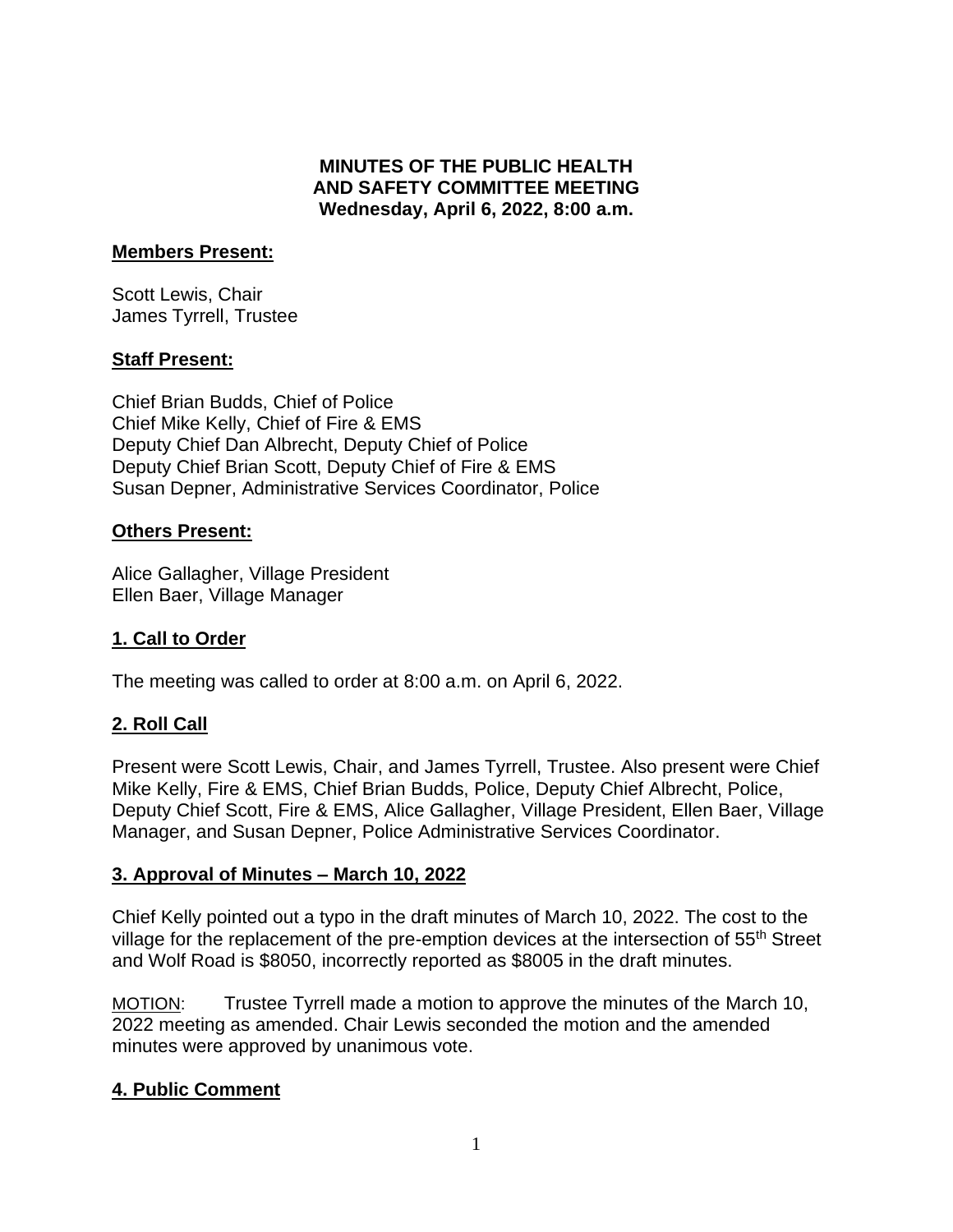None.

## **5. MCAT (Major Case Assistance Team) Mutual Aid Agreement**

Chief Budds explained that MCAT is comprised of 14 local jurisdictions. At the recent MCAT annual meeting it was agreed to make changes to the standing agreement. These changes are: Lyons was voted out as a member. Justice has been recommended by the MCAT chair to be added as a member and the MCAT Board has tentatively approved this. Also, language in the standing agreement was amended to clarify insurance and indemnification provisions. Chief Budds referred to these changes as housekeeping in nature. Each of the 14 towns in MCAT are required to bring these changes to their respective committees and board for approval. Chief Budds asked that the committee recommend bringing the amended agreement before the Board for approval.

Several questions were asked about MCAT. Chief Budds explained that our detectives answer MCAT call outs to assist on serious cases, excluding homicide, because homicide has its own task force. He also explained that ILEAS is another group that responds to calls for patrol when an extra presence is needed immediately. We do not get reimbursed for our detectives' pay when they answer a call out. It was also clarified that Lyons did not request to leave MCAT.

Village President Gallagher was concerned about a sentence in Exhibit A of the MCAT agreement that she felt was unclear. A discussion followed. Chief Budds said Attorney Jurusik could look at that sentence at President Gallagher's request. He also explained that this draft agreement has circulated among 14 boards because each town has to bring it to their board and stated this may delay the overall process, but he will proceed at the discretion of President Gallagher and the Board of Trustees. Village Manager Baer also suggested the language be looked at and corrected. She suggested it could be corrected as a Scribner's error without substantive changes. Chief Budds asked if this should be paused or not advanced, and Village Manager Baer said it could be moved forward and that Attorney Jurusik could look at it this right away so it could be kept moving.

MOTION: Chair Lewis made a motion to recommend bringing the revised agreement to the full Board pending corrections to the agreement. Trustee Tyrrell seconded the motion and it was approved by a unanimous vote.

## **6. National Public Safety Telecommunications Week 4/10 to 4/16**

Chief Budds explained that the National Public Safety Telecommunications Week from April 10 to April 16 is to recognize the work of LTACC, who are great partners with us. Chief Budds asks that the proclamation included in the packet be read at the April 11<sup>th</sup> Board meeting, at which LTACC Director Moldenhauer will be present.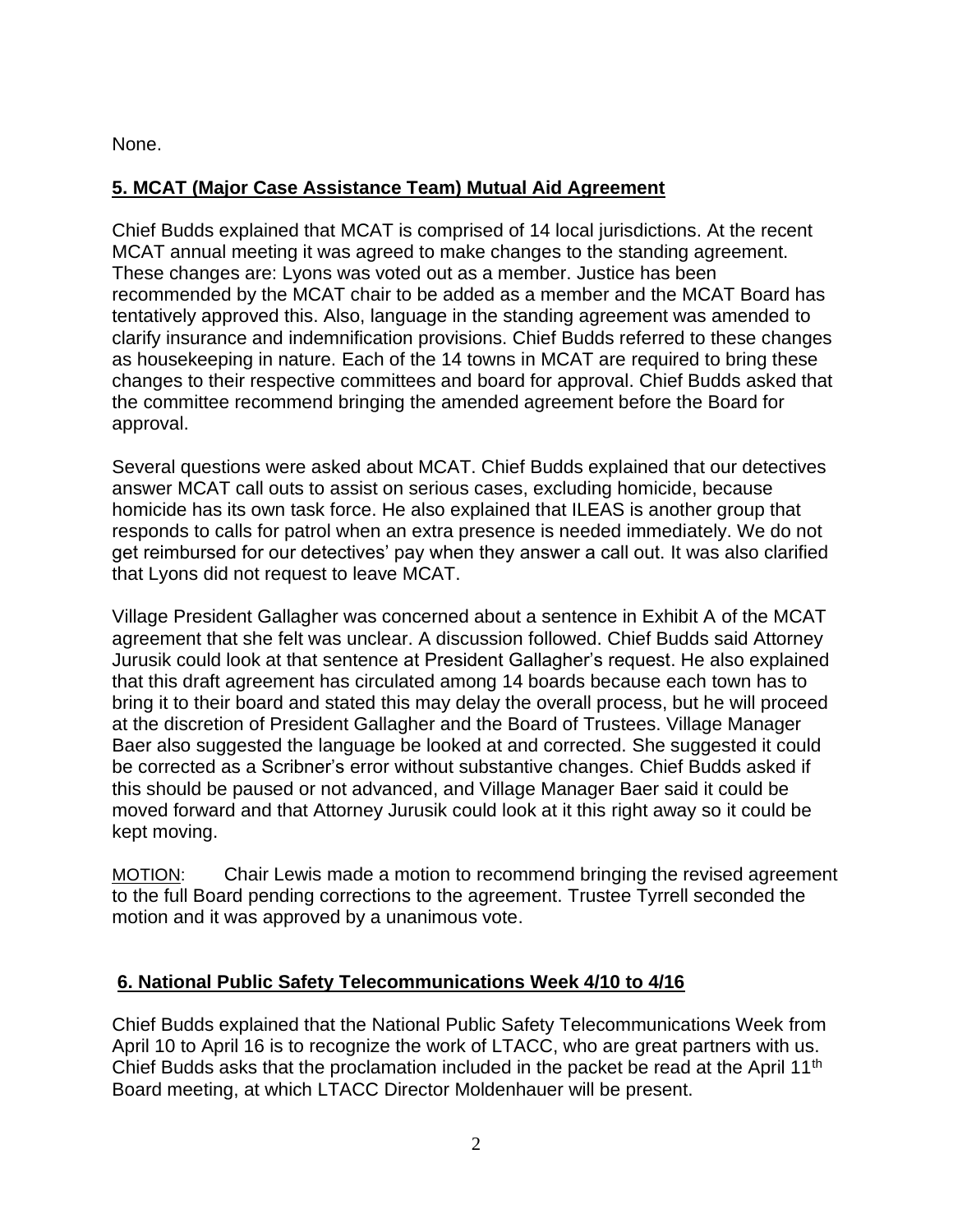# **7. LTHS Fireworks Display Request for Graduation**

Chief Kelly stated as a point of information for the committee that Lyons Township High School plans to apply for a permit to have a fireworks display at their May  $25<sup>th</sup>$ graduation ceremony. He explained that the village does not have an ordinance on fireworks, but a permit must be applied for and approved or denied by the Fire Department based upon the Fire Code. The school plans to hire a professional company to do the display. This company must be licensed by the State Fire Marshall and the Fire Department will be on site and have oversight over the display if it is approved. This has not been done in Western Springs before; however Chief Kelly has spoken to Downers Grove to get feedback. Trustee Tyrrell expressed some concern over fireworks due to safety and disruption to residents living near the area where the display would be, but said he defers to Chief Kelly and the Fire Department's expertise. This does not require Board action, but it should be reported to the Board as an FYI per Village President Gallagher, sharing with the Board that an informal request has been made and we expect a permit to likely be submitted within the next couple weeks.

### **8. Other Business**

Chief Kelly gave an update on the IGA for the 55<sup>th</sup> Street resurfacing project that was discussed at the March 10, 2022 meeting. Attorney Jurusik amended the language of the agreement to include the red light cameras that have been installed in the village since the IGA was adopted and sent the amended agreement to IDOT. They responded that the red light camera equipment will not be impacted by the project, so the amended language is not necessary. Attorney Jurusik agreed with IDOT's response. This is ready now to go before the Board.

Chief Budds shared that the Chat with the Chief held April 5th went well. He thanked Chair Lewis for stopping by.

Chief Budds also stated that for Distracted Driving Awareness Week, the Police Department issued a press release and will be doing a traffic enforcement detail this week.

Chair Lewis asked Chief Kelly for an update on the new fire engine. Chief Kelly said the final inspection is May 9 and the engine is expected to arrive the week of May 16<sup>th</sup>. Village Manager Baer said there will be a dedication ceremony and that Representative Jim Durkin may attend as he helped secure the grant to purchase the engine.

## **9. Adjournment**

MOTION: Chair Lewis made a motion to adjourn. Trustee Tyrrell seconded the motion. The motion to adjourn was approved by a unanimous vote at 8:37 a.m.